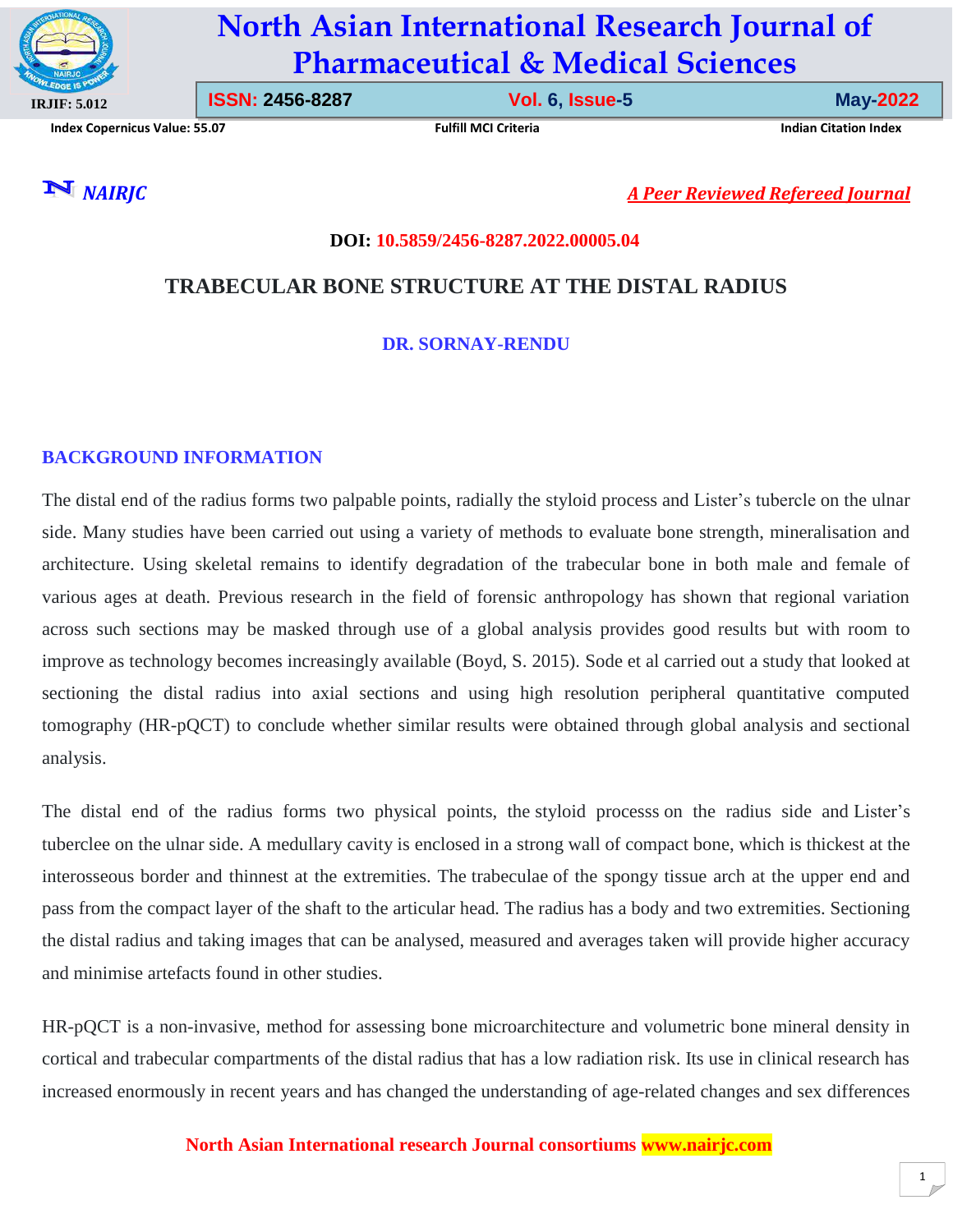in bone microarchitecture. Changes in bone structure across a wide range of bone metabolic disorders, fracture risk have also benefitted from this method.

The accessibility of HR-pQCT has made it viable to gage three-dimensional bone microarchitecture and volumetric bone mineral density in vivo, with an accuracy that had yet to be achieved with other methods ( ). Recent studies using this new imaging tool has amplified understanding of age-related changes and sex differences in bone microarchitecture. The use of finite element analysis modelling to non-invasively estimate bone strength and predict fractures using reconstructed three-dimensional images is a great benefit and more suitable than invasive techniques using stronger doses of radiation.

Regional analysis, by dividing the HR-pQCT images of the radius cross-section, provides corresponding information about the core structural diversity of trabecular structure that is coupled with underlying biomechanical conditions. We hypothesize that trabecular bone structure varies spatially across the trabecular compartment at the distal radius, and the degree of differences due to gender and age depend on the region.

Gordon et al suggests the increased sensitivity achieved by their indices suggests that an in vivo assessment of trabecular bone structure can contribute significantly to the identification of persons at risk of fracture in the living (Gordon, C., Webber, C., Adachi, J. and Christoforou, N.2017).

#### **AIM OF PROPOSED RESEARCH**

Regional variation in trabecular structure across axial sections is often obscured by the conventional global analysis, which takes an average value for the entire trabecular compartment. The objective of this study is to use in vivo HR-pQCT to investigate regional variations in trabecular structure at the distal radius and its differences due to gender and age.

#### **HYPOTHESIS**

As age progression occurs, the bone volume fraction in trabecular bone of the distal radius will decrease as age increases. The null hypothesis concur that the bone volume fraction will show no change as age increases.

### **RECRUITMENT**

Access to a large, modern, well documented bone collection is available. Provenance, age, sex and cause of death are known. Radial bones will be sourced from this collection to include individuals ranging from 18 – 78 years of age. Two groups, male and female will be used. Statistical values were calculated and are shown in table 1.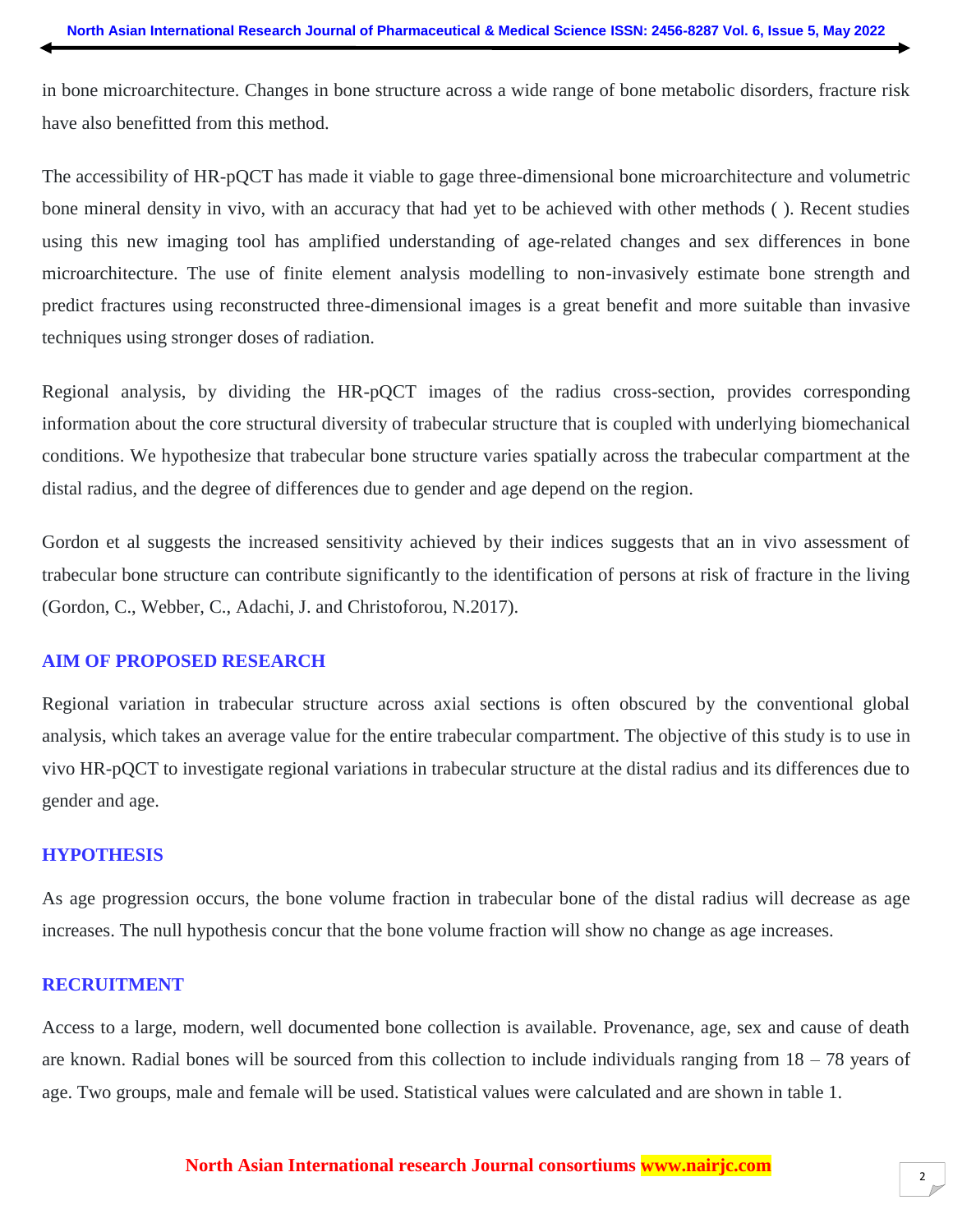| Confidence Level | Population Size Proportion | Confidence Interval | Upper | lower |         | Standard Error Relative Standard Error | Sample Size |
|------------------|----------------------------|---------------------|-------|-------|---------|----------------------------------------|-------------|
|                  |                            |                     |       |       | 0.02551 |                                        |             |

Table 1: Results of the statistical calculations used on the data set.

An estimation of 278 samples is needed for this study. However, for research to progress, this data and calculation will again be confirmed to ensure the figures are correct for valid results.

# **INCLUSION AND EXCLUSION CRITERIA**

Bones from the radius will be used from the collection and taken from individuals of both genders aged 18 -78 at time of death. Any specimens indicating pathology will be void from this study.

# **ASSUMPTIONS AND PRECAUTIONS**

Based on a previous study, carried out by Boyd et al states that HR-pQCT is a non-invasive, low-radiation method for the analysis of bone specimens meaning that very limited exposure will result. Health and safety will be witnessed while using the apparatus necessary to obtain the images. In agreement with guidelines published by the health and safety executive in 2012 the doses of radiation will also be monitored and recorded. Personal protective equipment to include a laboratory coat, gloves and goggles will be worn to prevent contamination or damage to the bone collection. As demonstrated in numerous studies conventional global analysis can obscure regional differences.

# **MATERIALS**

Equipment required for this study is based on the study using HR-pQCT led by [Sode](https://www.ncbi.nlm.nih.gov/pubmed/?term=Sode%20M%5BAuthor%5D&cauthor=true&cauthor_uid=20188877) et al (Sode et al., 2008)

- High-resolution peripheral quantitative computed tomography (HR-pQCT)- the XtremeCT
- Image Processing Language (Scanco Medical AG, Brüttisellen, Switzerland)
- Matlab
- Finite element analysis (FEA) modeling

The x-ray source potential was 60 kVp with a current of 900 μA. A two-dimensional detector containing 3072 Â-256 CCD elements was used to acquire 750 projections at a 100 ms integration time per projection. The 12.6 mm field of view was reconstructed across a 1536  $\tilde{A}$ - 1536 matrix, yielding 82  $\hat{I}$ 4m isotropic voxels. The images were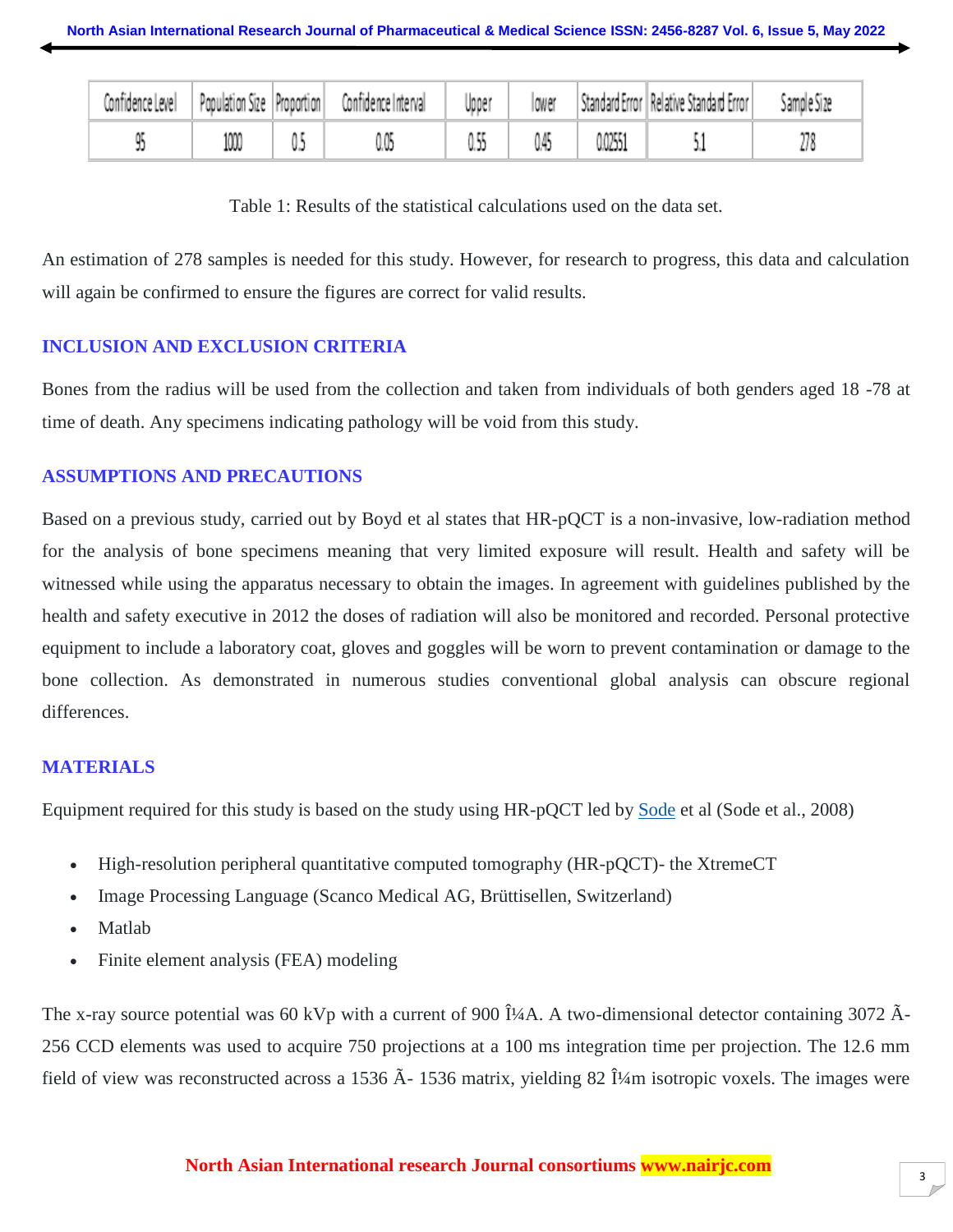segmented and managed in agreement with the standard patient-style analysis protocol using Image Processing Language (Sode et al., 2008).

#### **ANALYSIS**

The HR-pQCT systems have been thoroughly tested for both accuracy and precision using  $\hat{I}/4CT$  of ex vivo bone as the gold-standard (Sode et al., 2008). The distal radius of each subject was imaged using an in vivo HR-pQCT scanner. A 10mm section of the radius was imaged on both sides to avoid dominant hand Bias. Acquisition time per image was 3 minutes per scan and images were instantly reviewed for artifacts and repeated if any were detected (Boyd, 2015). 9 images were excluded due to artifacts. A semi-automated edge-defining algorithm was applied to mark areas of cortical bone and the target trabecular bone on the surface. The cortical and trabecular regions were sectioned automatically by the analysis protocol as described in detail by Laib et al (Laib et al,1996). Using MATLAB, the trabecular region was divided into inner and outer sub regions. Additionally, inner and outer trabecular compartments were divided into bony quadrants at each section based on the defined reference line from MATLAB to give 8 sub regions in total.

Statistical analysis was undertaken using a Shapiro-Wilk test to predict the normality of the data. Due to separation and standard deviation of trabecular separation the data was not normally distributed so non-parametric statistical analysis was carried out.

#### **RECOMMENDATIONS FOR FUTURE WORK**

This method of analyzing trabecular bone thickness will be a valuable tool both with cadaveric material and living individuals due to the low radiation risk associated. In terms of research to aid the living many fields could gain invaluable knowledge of the risk of fractures and the development and tracking of disease such as osteoporosis. The repeatability of this study will enable others to repeat with greater sample numbers. However, at present its high cost means HR-pQCT is still a research tool, the high resolution and efficiency of this method exposes advantages over the methods used at present for bone assessment which will in time prove an invaluable clinical tool. In the future, regional differences in age-related changes of trabecular structure at the distal radius should be examined in a longitudinal study using slighlty larger radial cross sections.